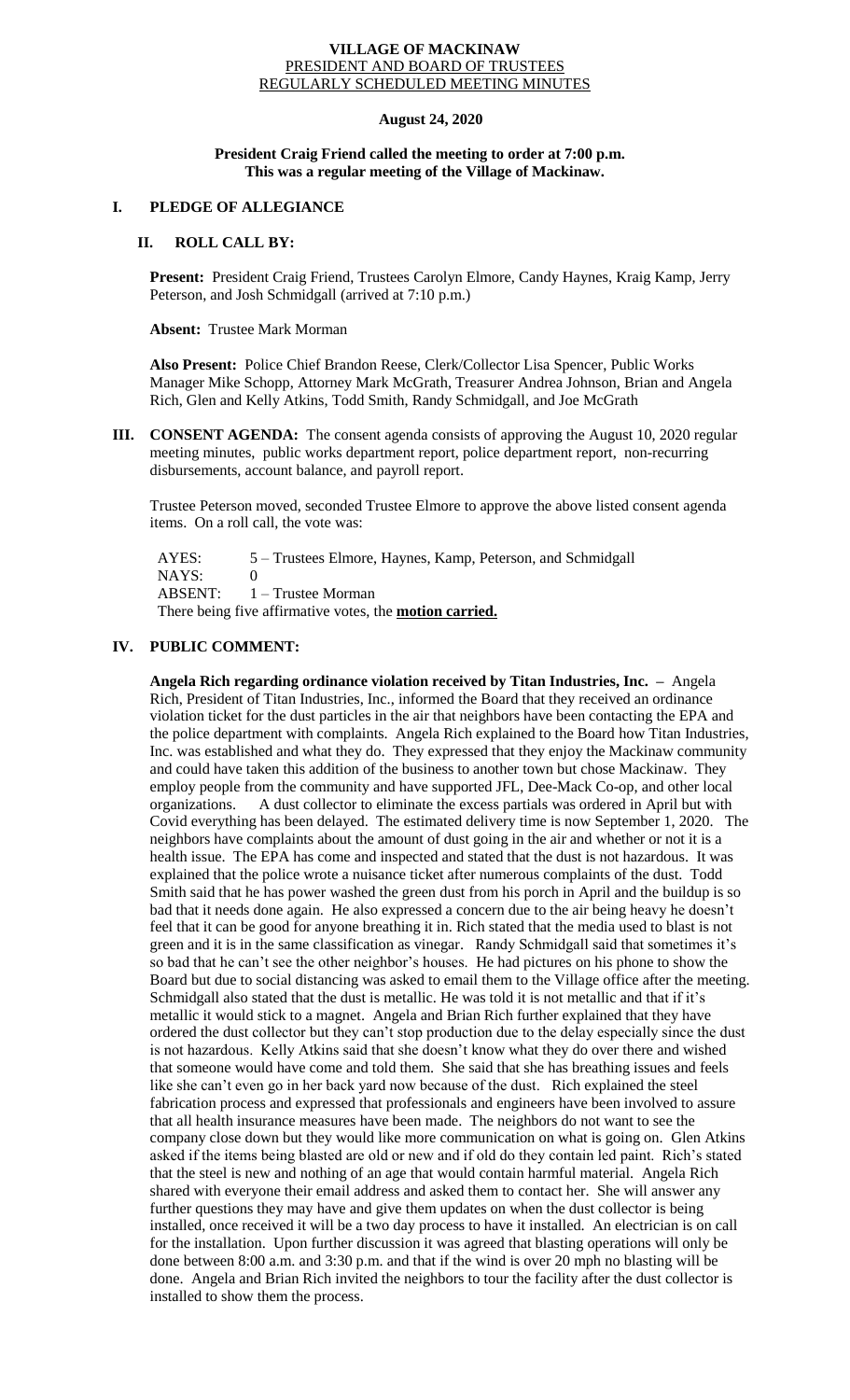**Joe McGrath regarding 2020 Sacha's Sashay -** Joe McGrath updated the Board that this year's Sacha's Sashay will be a virtual event. They will still be using the park to distribute shirts on October  $3^{rd}$  &  $9^{th}$ . The proceeds of the event will go towards park improvements and playground equipment. Registrations for the  $10<sup>th</sup>$  annual Sacha's Sashay will available on line and will be included with the September  $1<sup>st</sup>$  water bills. More information on the event can be found on their Facebook page. McGrath also asked to reserve Veterans Park for next year. The 2021 Sacha's Sashay will be held the first Saturday in October.

#### **V. DEPARTMENT REPORTS:**

**POLICE REPORT:** Police Chief Brandon Reese reported on the activities of the police department. Chief Reese informed the Board that the superintendent has requested that the school resource officer be at sporting events to inforce mandated face covering. The question was brought up that if the event is held on Village property who is to inforce face coverings. Attorney McGrath stated that since Brock Lake is leased to the township that they would be responsible for face coverings. It was then explained that the school is required to inforce all mandates issued by the IL Department of Public Health regardless of where the event is held.

**Hiring of an additional crossing guard –** Chief Reese requested that an additional crossing guard be hired and begin having a second cross walk at Orchard St. and Madison St. He feels that there are more kids coming from that area so there is a need. Public Works Manager Schopp stated that this location would cause traffic to back up and cause congestion back to Fast Ave. He stated that the school zone lights, school zone speed limit, and cross walks would all need to be changed if doing this. Reese told a story of a girl that road her bike across the street at Orchard St and Madison St in front of traffic last school year. He followed the girl home and spoke to her and her parents about the importance of crossing with the crossing guard at the crosswalk at Orchard St. and Fifth St. The Board asked for him to do a trial run having an extra crossing guard at the corner of Orchard St. and Madison St to direct pedestrians to the corner of Orchard St. and Fifth St. to cross with the crossing guard at the cross walk and report back to the Board on the number of pedestrians that were directed to the corner.

**Ordinance #998 regarding vehicle impoundments –** Trustee Peterson moved, seconded by Trustee Kamp to adopt Ordinance #998 making amendments regarding vehicle impoundments to Title 7 of the Village Code. The ordinance establishes procedures for the impoundment and release of properly impounded vehicles and the charging of administrative fees that complies with terms of Section 5/11-208.7 of the Illinois Vehicle Code. On a roll call, the vote was:

AYES: 5 – Trustees Elmore, Haynes, Kamp, Peterson, and Schmidgall NAYS: 0 ABSENT: 1 – Trustee Morman There being five affirmative votes, the **motion carried.**

**PUBLIC WORKS REPORT:** Public Works Manager Mike Schopp reported on the actives of the department. The Board asked Schopp to go ahead and have the alley along 300 W Franklin St. to determine the property lines. The homeowner is saying that the property is not an alley and owned by him. Schopp will report back to the Board once the area is surveyed.

**Cameras for Westwood Park and recycling bins -** Schopp presented a quote from Gov Tech Support to the Board for security camera to be installed at Westwood Park and recycling bins. The project was quoted at \$3,499.78 with additional options available. President Friend stated that they should upgrade from 4ch to 8ch at the additional cost of \$150.

Trustee Elmore moved, seconded by Trustee Haynes to authorize Gov Tech Support to install security camera systems to Westwood Park and recycling bins at a cost not to exceed \$4000. On a roll call, the vote was:

 AYES: 5 – Trustees Elmore, Haynes, Kamp, Peterson, and Schmidgall NAYS: 0 ABSENT: 1 – Trustee Morman There being five affirmative votes, the **motion carried.**